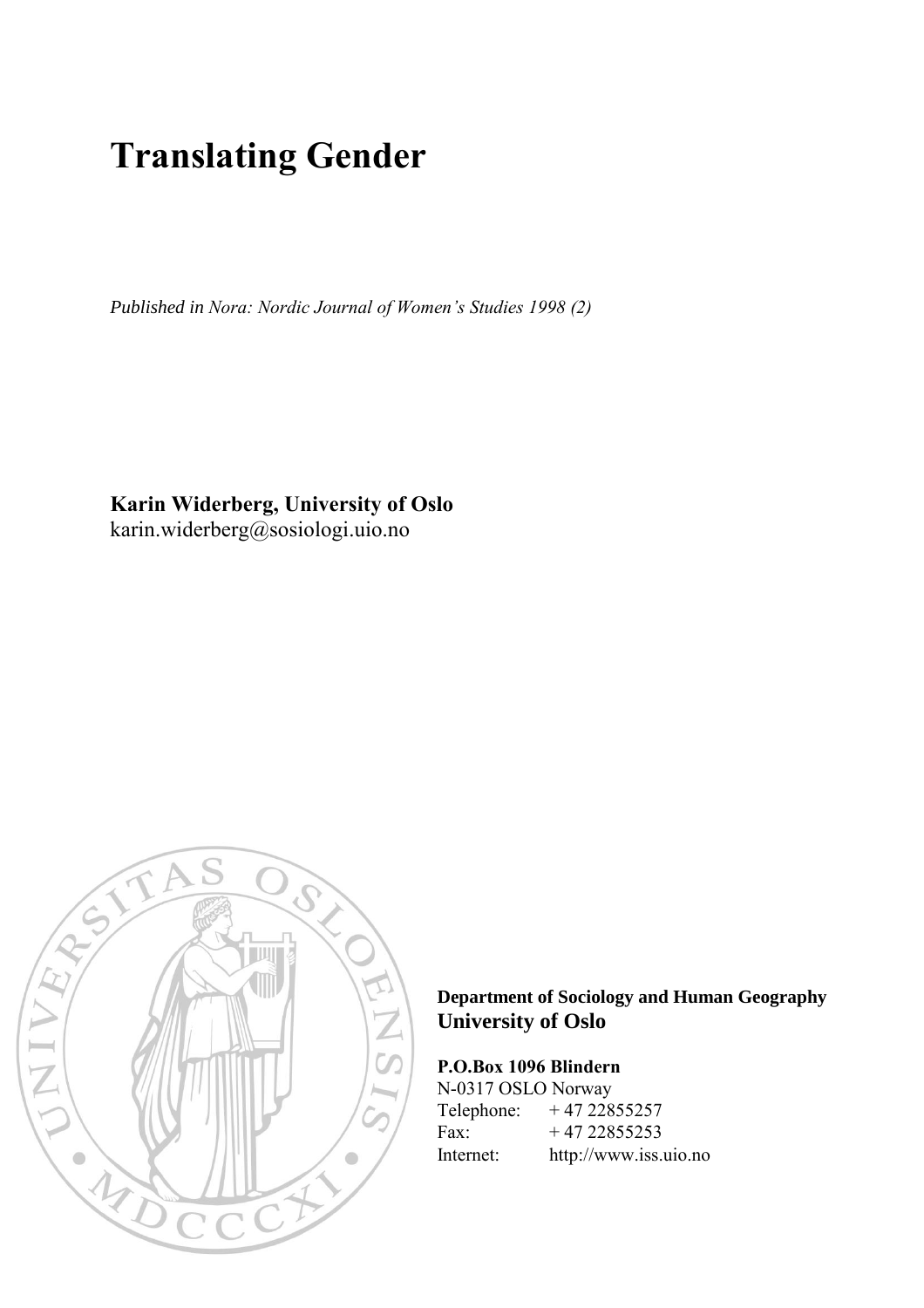## **Translating Gender**

## **Abstract**

Translating understandings of gender implies eliminating some contextual understandings and concept that can be expressed in one's native language, in favour of the foreign language and its concepts, which may express other (contextual) understandings. "Going international" changes the voice as well as the story. In this article, a case of translation is used to illustrate the kinds of issues, dilemmas and problems encountered but also to indicate some solutions and insights that can be gained to further our development of understandings of gender. Can the US domination - which has made feminists in other countries use their descriptions, tools, concepts and "challenges" as "ours" - be fruitfully confronted by "miming" that is, placing *them* in the position the "others"? And the hidden (US) position of positioning - how can that be problematized so as to allow for global feminist research and politics? Perhaps foreigners be allowed to invent English words and concepts so as to be able to express other ways of organising and understanding gender?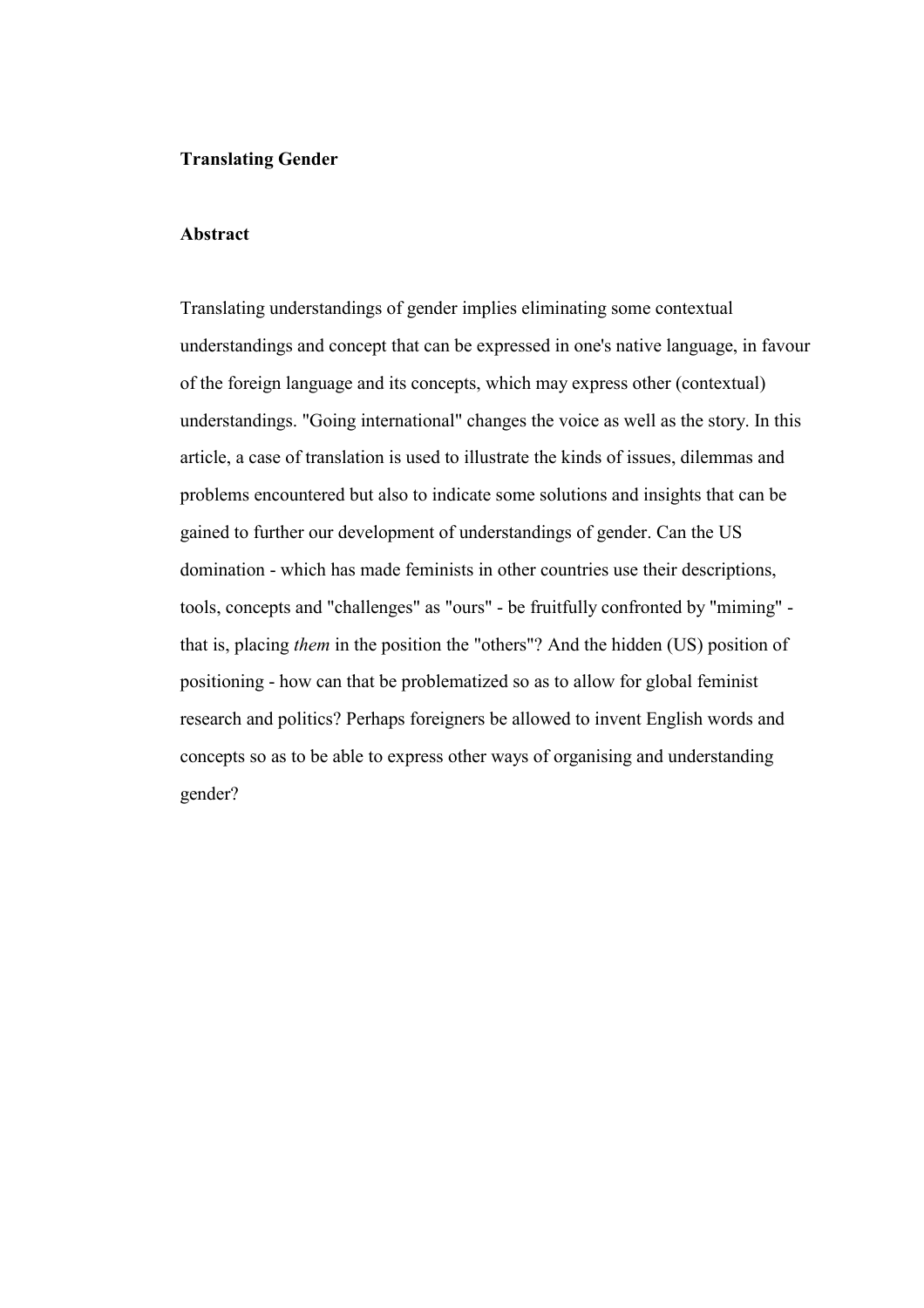Translating Gender

#### **Introduction**

In front of me are two articles on understandings of gender: one in Danish, with the title "Køn og samfund" (1996) and the other in English with the title "Gender and society"(forthcoming). I am the author of both. The English article is supposed to be a translation of the Danish one, which in its turn is a translation of the original Swedish one. But, when we go deeper, we will see that translating understandings of gender from one culture and language to another also implies eliminating certain concepts and contextual understandings expressed in the one language and instead introducing, in the other language, concepts expressing other (contextual) understandings. "Going international", wanting to participate and be understood in the international feminist debate, thus implies changing the *voice* as well as the *story.* However frustrating this may be when experienced in the midst of the process of translation, there are always insights to be gained, not least about the "positioning" of understandings of gender.

That, then, is the point of this article. Through reference to the translation process of the articles mentioned above, I hope to exemplify the kinds of issues, dilemmas and problems that arise, as well as their solutions. In other words, I wish to present some reflections that can further our development of understandings of gender. So, in translating that article, what did I encounter?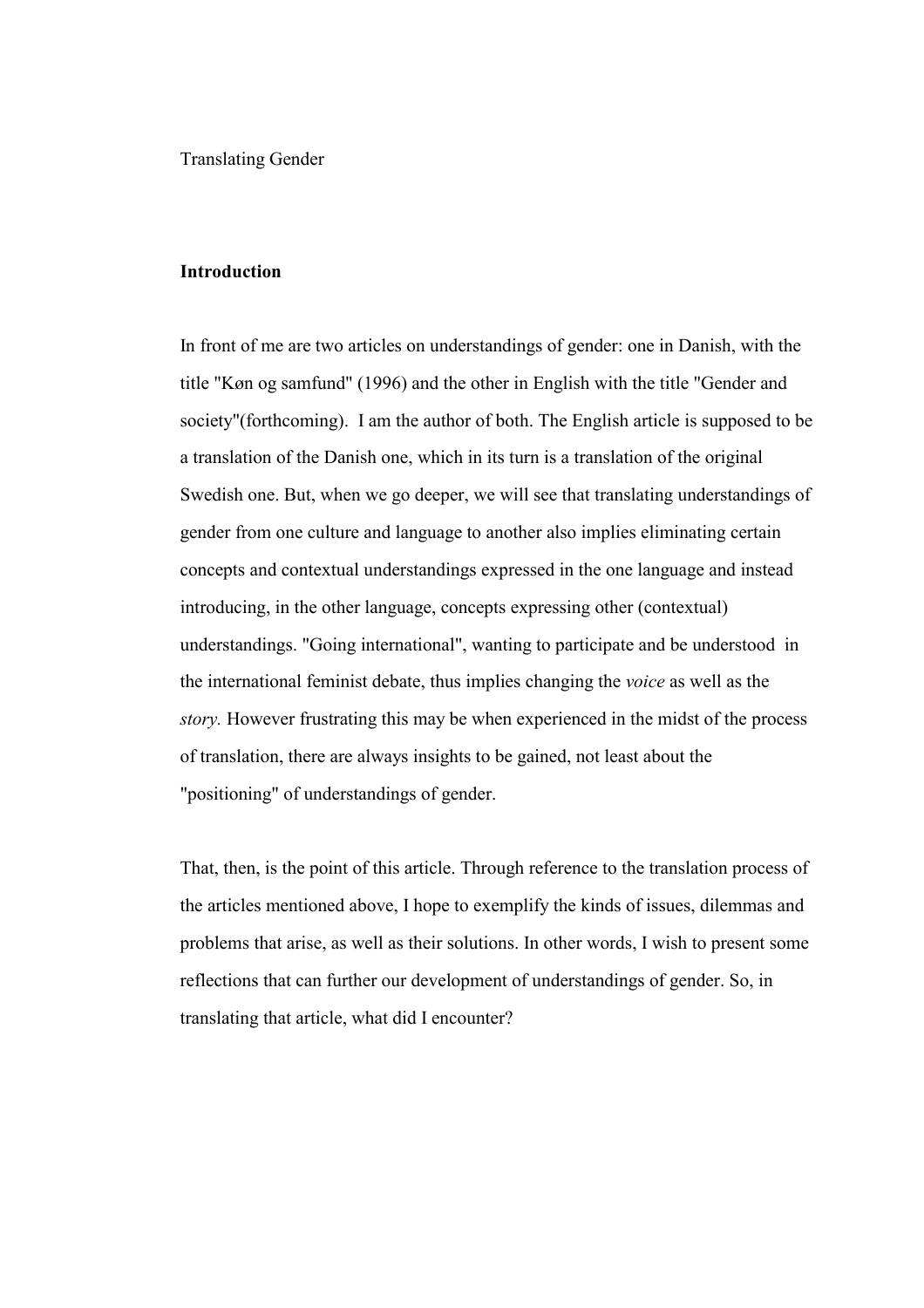#### **"Køn" is not Gender !**

Already in the title of the article - as well as in the title of this article here - I had to subordinate the understandings expressed in the Scandinavian word(s) for sex/gender, that is *køn* (Danish), *kjønn* (Norwegian) and *kön* (Swedish), to that expressed in English through the concept of "gender". English has, of course, two words for this: "sex" and "gender". Gender, previously a concept used primarily in grammatical and literary contexts, was taken over by American feminists in the 1970s to define sex in a social sense. Gender as a concept signalled that "one was not born a woman" (Simone de Beauvoir). However, this conceptionalization of gender versus sex meant introducing a separation between the biological and the social (sex). As social, gender is the "unnatural", the "un-natured" sex, while sex is the "natural", the "natured" gender. However, this also means that sex is just as socially constructed as gender: what is nature or not nature is decided beforehand - a fact which this very dichotomy makes invisible. As a dichotomy, the two terms give each other meaning: gender is understood as not-sex, and sex as not-gender. Although all this has been debated and critiqued for quite some time now (by Haraway as early as in 1991), I cannot see that there has been any change of praxis. The term "gender" is still used in feminist writing in English and - thanks to the expansion of feminist research - to such an extent, that it has become an institution. So what can a foreigner do?

In countries where English is not the native language, and where there might be one (as for example within the Scandinavian languages), several or no words for gender, different strategies have been chosen. These reflect both the US influence as well as reactions to it, in the sense of holding on to one's own cultural understandings of gender. In Scandinavia, for example, attempts at introducing the equivalent of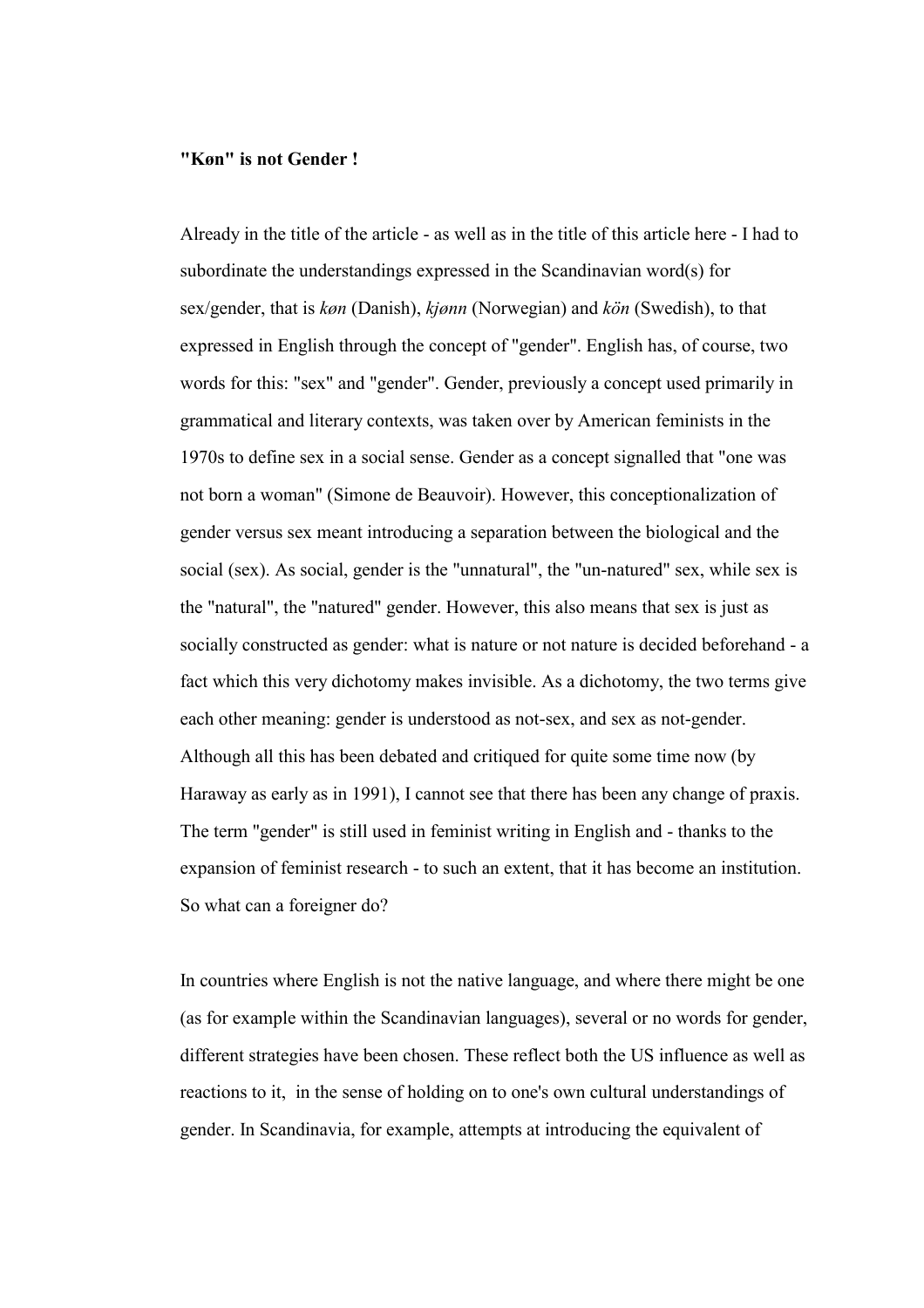"gender", the Latin word "genus" (also that originally a grammatical concept), have not proven particularly successful. Here the one Scandinavian word for the English "gender" and "sex", "kön", is still used and is seen as fruitful exactly because it does not force any distinctions between the biological and the social. As such that aspect will always be open to contextual interpretation. And in France, the concept of "difference" is often used instead of "gender", signalling a further non-distinction as to other generated differences, such as class or race. It is the differentiating processes and structures that are focused upon here, resulting in gender-race-class. Translating, whether into English or into other languages, research work from countries such as ours might accordingly prove highly problematic. Which word should you choose gender or sex - when you do not in fact believe in this distinction and cannot subscribe to its implicit understandings of gender? Indeed, it would seem that the specific understandings of gender within most cultures cannot be properly translated; they get made into something else, into the understandings of gender that are implicit in the English language. This is something some of us feel to the quick, even though it is hard to transmit. Yet it is of major importance for all of us to be aware of, working as we are in an international context where gender is so variably organised and understood, but expressed through the dominant language of gender, and its gender of language.

To further this awareness, the strategy for us foreigners should perhaps be to stick to our native concepts even when writing in English, hereby making *our* understandings visible to a broader public. Or perhaps we should invent an English word, something that can better convey the kinds of understandings we want to express ! Continuing to translate "*kön*" - or similar concepts -by the word "gender" has the contrary effect: differences in understandings of gender are made invisible, we all sing the same song, the American tune, so familiar to us all. A clearer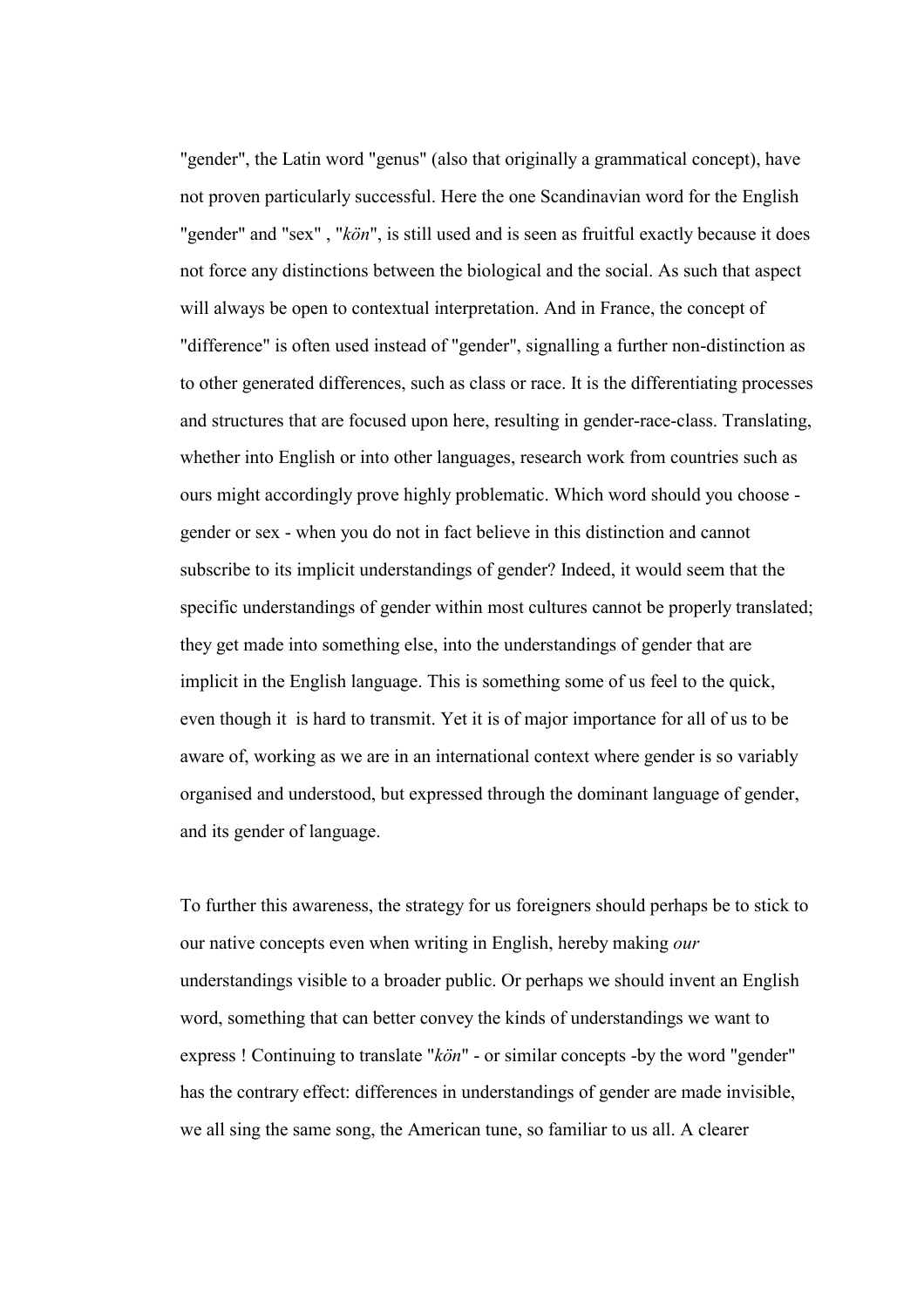awareness of "positionality", though, should further a chorus where all of our different registers can come into play.

#### **Their position as ours, and ours as "other"**

My next dilemma was how to handle the position from which I had written the history of the development of understandings of gender. After all, I had originally been writing for Scandinavian readers, and my aim had been to contextualize historically, politically and scientifically - the development of understanding of "*køn"* from the late 1960s up till today. The illustrations and references provided came from international as well as Scandinavian research. When this was to be translated into English, the express request from the English publisher - transmitted via the editors - was to eliminate all the Scandinavian references, so as to make it "more general". My first, spontaneous reaction to this was : But of course! We were "special", weren't we? the deviation from the "norm"? The others, particularly the Americans, were the "general", the norm for any story within feminist research. Accordingly, I ought to highlight only those aspects that I knew to be general - and that meant valid for the US. After a while, however, this view provoked several reflections.

First of all, I saw, when rereading my Danish article, how influenced we Scandinavians have been by the debates and research in the US. Through the internationalisation of knowledge and the dominance of the English language as its mediator, we have been made to share understandings to a higher degree than we have been made to share actual social arrangements. We might live in countries and cultures that are quite differently organised, but our intellectual tools are very much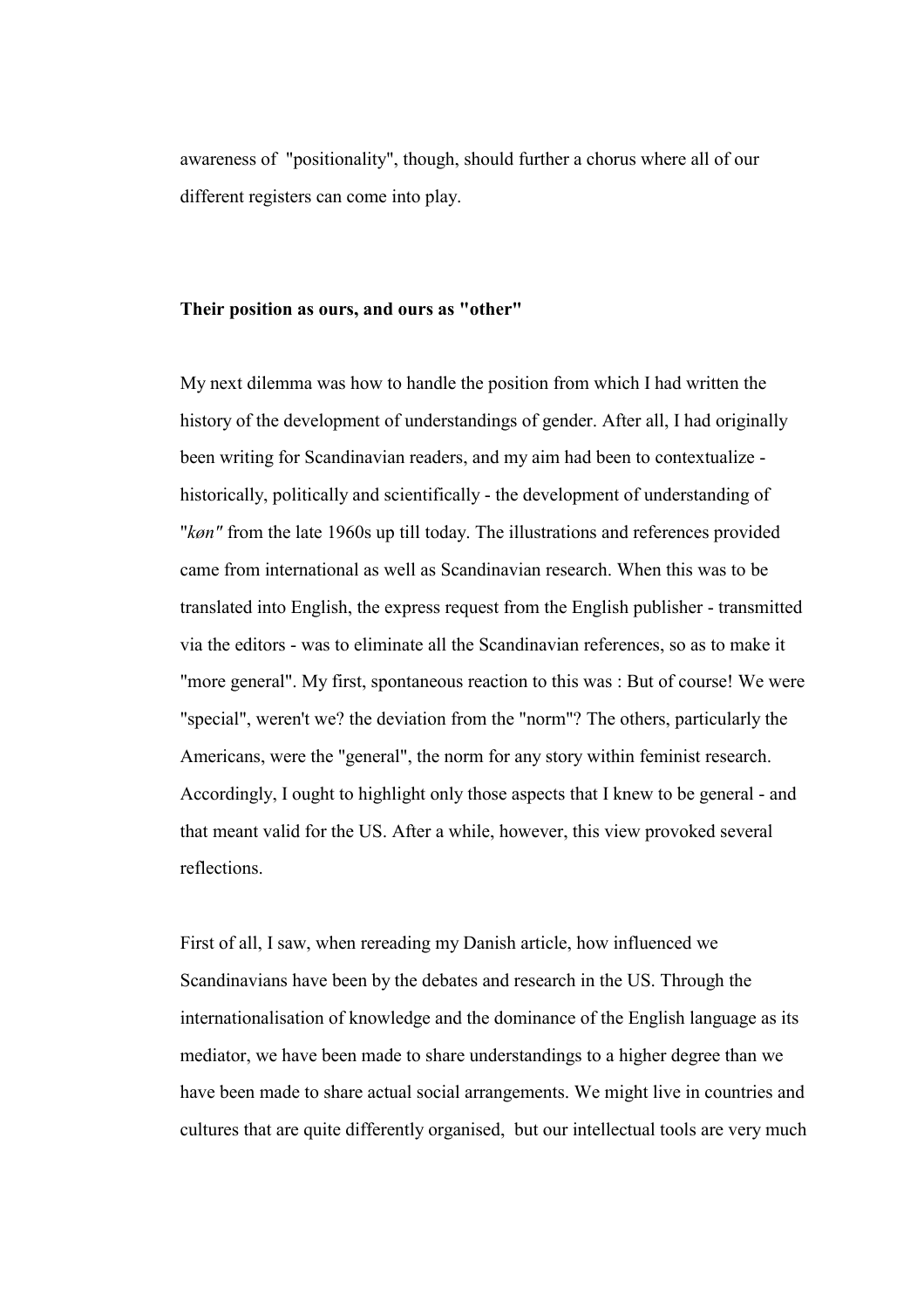the same. The US feminist critique has been read as *the* feminist critique and been applied to Scandinavian research. Somehow the positionality of the (American) feminist critique of (American) feminist research as white, middle-class and Western got interpreted as a *general* critique of feminist research valid for us all. So when "we", in the 1980s, were criticised for not highlighting the differences among women but instead producing an image of women as one and the same, we took this to our hearts and bowed our heads in shame. If we instead had looked inward and scrutinised our own research, we could have seen that this was simply not true for Scandinavian feminist research. In Norway for example, where there is a long political tradition of highlighting and valuing local differences and where the concepts of "periphery" and ôcentre" have been deemed "improper" and have been replaced by the concept of "local society", feminist research has long focused on the variety of and in women's lives. The fisherwoman, the woman in forestry, the carefarmer (women who combine farming with care-work) etc. have been in focus just like the nurse, the teacher and so forth. These empirical differences have been the foundation for the ongoing debate of today: the value of the concept of "køn" and woman. And yet, under the influence of feminist research from US, how easily have we been led to believe that the deconstruction of Woman (as a category), is news when that is what we- ve been doing all the time!. Here we must bear in mind that even European post-structuralist thinking comes to us from the US. As a rule, it is not until European theorising has made a hit in the US, that we in Scandinavia get translations into English or ( more rarely) into our native languages. So the US influence decides which European influences are to be valid. But, as feminists, we should evaluate the approaches in understandings of *"køn"* locally - from our own national or cultural positions, in order to decide what is useful to us, here and now. And that brings me to the next reflection.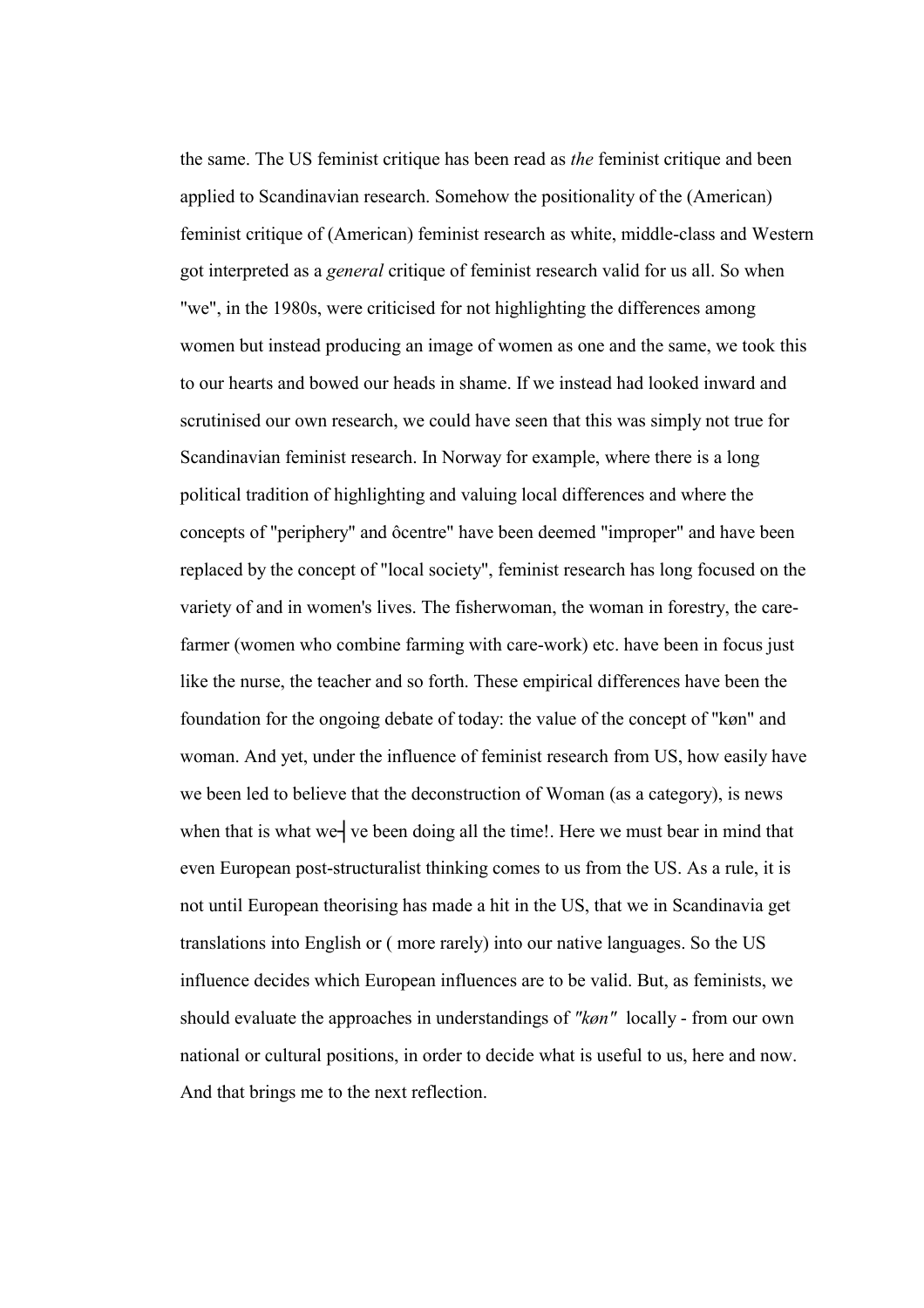#### **The position of positioning**

Even though the US feminist critique of US feminist research was (partly) positioned, as mentioned above, its remedies or agenda for future feminist research are not. "Our" tasks and approaches are formulated as one and the same. The hidden position of "positioning", "local knowledge" and "local claims of knowledge", all slogans in the US feminist research of today, is not made visible. The political idea and ideal of formal equality are here taken for granted, even though this is not so for the majority of women of the world. And while we stress the sovereignty of locality, capitalism is global to a higher extent than ever, exploiting women's labour power and sexuality worldwide. Anyone who has ever attended a truly *international* (that is, with women from most countries and cultures) feminist research conference, has probably and hopefully felt embarrassed when the challenges for future feminist research have been presented as (the positionless positioning of) local knowledge after, say, another delegate's speech on genital mutilation or repressive fundamentalist practices.

Besides, how dare we be so arrogant, "up here" in the so called first world? Can't we see that our future liberation - as a minority - is in fact dependent on the liberation of our sisters "down there" in the so called third world or developing countries- as the majority? And can't we see that our equality is being threatened daily? And that sexual assaults "up here" are more similar to than different from those "down there"? Surely, it must be in "our" self-interest to contribute to "their" liberation. Solidarity in the development of understandings of *"køn"* is probably just as important to "us" as to "them". This perspective makes it just as important to stress the similarities, connections and relations between women as the differences. Differences, just like similarities, are *social* constructions: we are not born different or similar, but are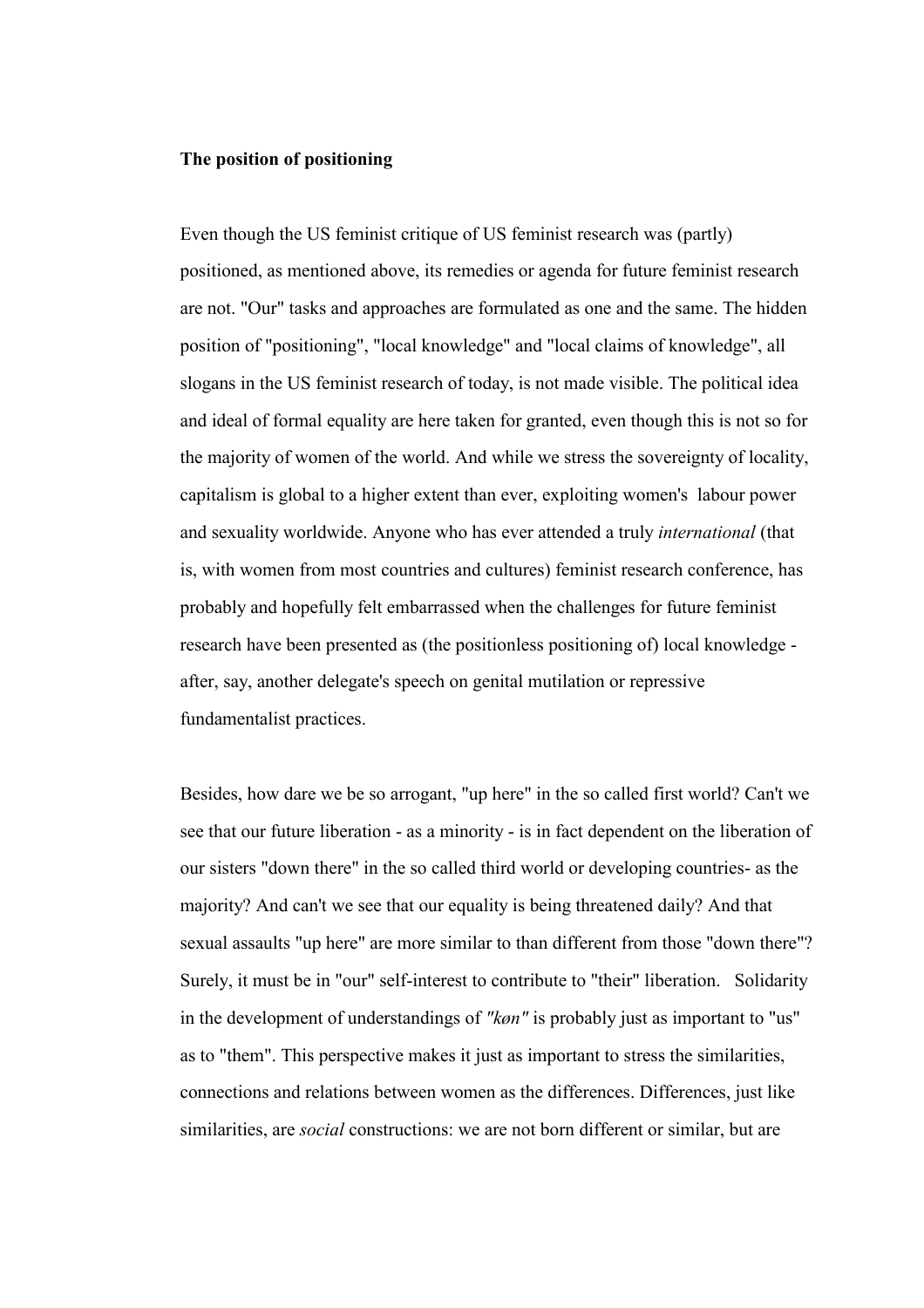made different or similar. The choice of perspective is a political one, where whichever perspective can contribute to liberation - at a given time in history should be preferred. Perhaps it is time for similarity again, locally founded but internationally related? And perhaps it is also time to stress that the different lives we live as women call for different theories to express our different understandings and ways to liberation? The stress on difference has, paradoxically enough, resulted in a (falsely) positioned similarity: we are in no need of theories that specify what a woman is or can be. But this is a position not true for the majority of women. Even within a society at any given time in history, women belonging to different generations will read and confront the "shared" structural and symbolic organisation of *"køn"* in different ways.. Accordingly, different theories and understandings of *"køn"* will make sense and prove fruitful to them. *"Køn"* is not perceived as negotiable and flexible to all of us - maybe only to a few of us. What we need, therefore, are theories that can make visible these differences and explore them, as well as theories that can explain how these differences among women are socially constructed and made "profitable". That can, in turn, enable us to look for and construct connections and similarities aimed towards liberation.

The reflections above - on how heavily influenced we Scandinavian feminists are by US feminist research, which, in turn, is not positioned or problematized in a global perspective - provoked by an editor's request to eliminate the Scandinavian context, were not the only ones, however. Removing the Scandinavian illustrations and references, to make it appear more like a general story valid to us all, also meant removing our differences, making *our* specific contributions invisible. Not only that: it also implied eliminating possible means for reflecting on the differing understandings of gender within the reader. If, instead, a Scandinavian position were what was taken for granted, then the foreigner's position as an "other" would be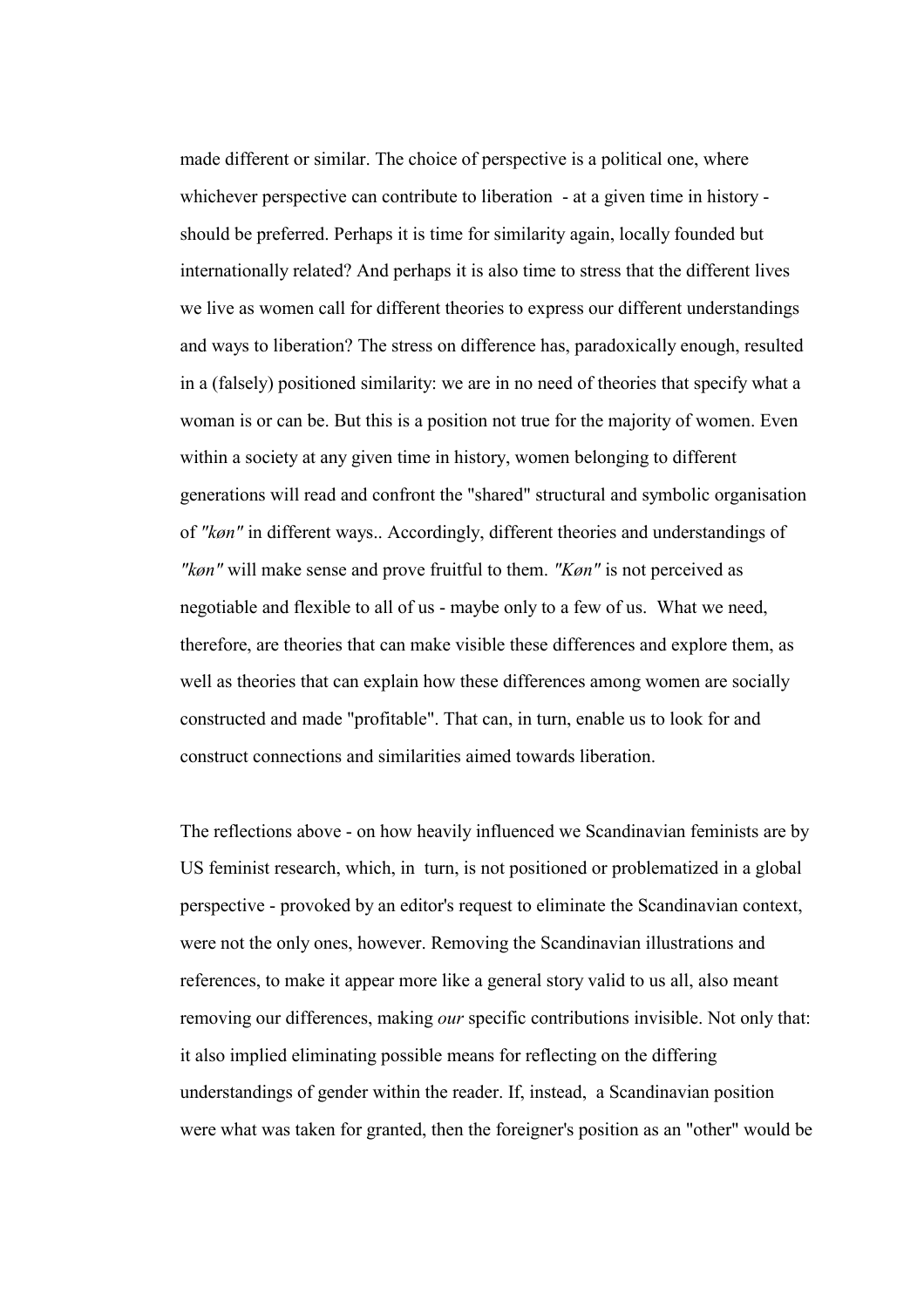made clear: *she* would be made into the different one instead of *us*. Rereading my article, I saw not only how influenced we had been by US feminist research, but also how "foreign" we were. Could I - and, as a foreigner, did I have the right to - take this Americanised position when telling "the" history of the development of understandings of gender? Indeed, *should* I, if I believed in the importance of the contextualization of such story-telling? And was I willing to say nothing of the Scandinavian contributions to understandings of gender?

My solution to these dilemmas was a kind of compromise. I stated my position as a history-teller, as a Scandinavian under the influence of US feminist thought. I then explained that I wanted to focus on those aspects which women, under formal equality, are likely to share, and noted that I would be giving examples from the Scandinavian context so as to contribute to new insights and reflections. A different strategy, and a more courageous one, would of course have been to write the Scandinavian history as the one and only, with the implicit aim of provoking the kinds of reflections I have stated here. But such a position would, most likely, not result in publication, whether in a textbook such as the one I was writing for, or in a journal. And yet, I am sure that if such stories were written and published, they would serve to further the development of understandings of gender.

## **Inventing English words and concepts**

Having made for myself a position like that described above, I soon encountered new dilemmas in trying to translate the concepts and wordings of Scandinavian feminist research. In Scandianvia, as elsewhere, new concepts or new meanings to old concepts were developed to express the new understandings of *"køn"*. In fact,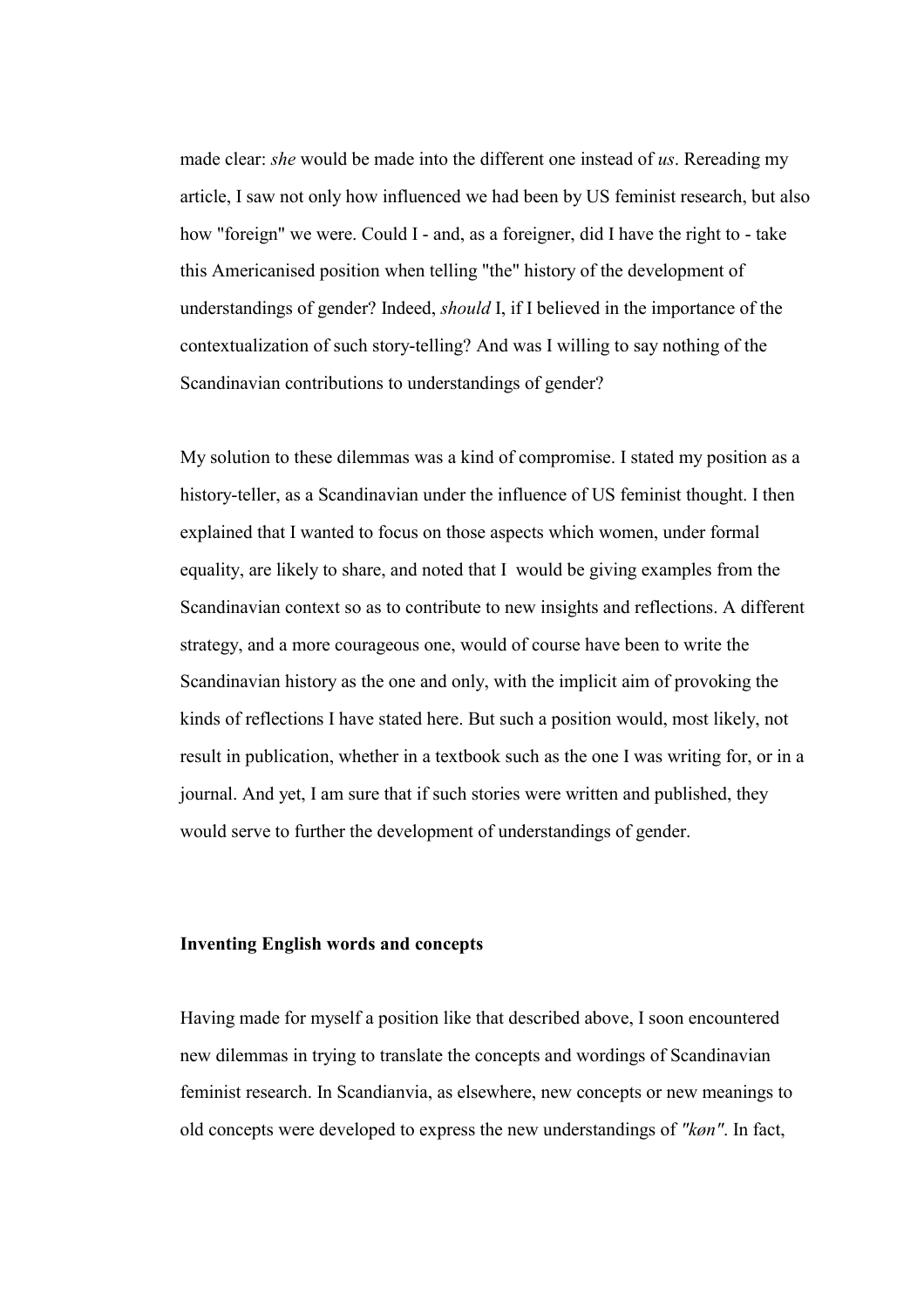this reconceptualization was - at least in Norway - what we proudly perceived to be the "Scandinavian profile", our speciality also in international terms ( i.e.compared with the US). And now I realised that this reconceptualization could not be translated into English: either these words were non-existent in the English language, or the English equivalents were words and concepts that actually had a different meaning. Let me give a few examples.

Back in the 1970s, Scandinavians took the idea of "making something visible" (or invisible) and introduced the concepts of "visiblizing" and "un-visiblizing", even coining specific verbs, *"synliggjøre/"usynliggjøre".* The purpose was to stress that this is an activity, that we are actively contributing to making women visible or invisible. These words did not exist in the Scandinavian languages before, but have through feminist insistence now become more or less everyday language. To "make visible" or "to make invisible", which have direct equivalents in the Scandinavian languages, lack the same power or force. Moreover, the adjectives "visible" and "invisible" give connotations to things as being visible or invisible in themselves, whereas "visiblize" and "un-visiblize" do not. Things are visiblized or un-visiblized, and in this process we are all made responsible. It is a choice, one has to choose, there is no easy escape when it comes to *"køn"*. And so, perhaps we foreigners could be allowed to invent such new English words and concepts, if that furthers our understandings of "køn"?

Another concept is "horekunder". Directly translated, this would be "whore customers". Terms like "sex-customers" or even worse "sex-clients" express an understanding in line with the premises of a consumer society. Services - all services - are for sale, we are all customers or clients. (Of course, being a client indicates higher status than being a customer: lawyers and other professionals have clients.)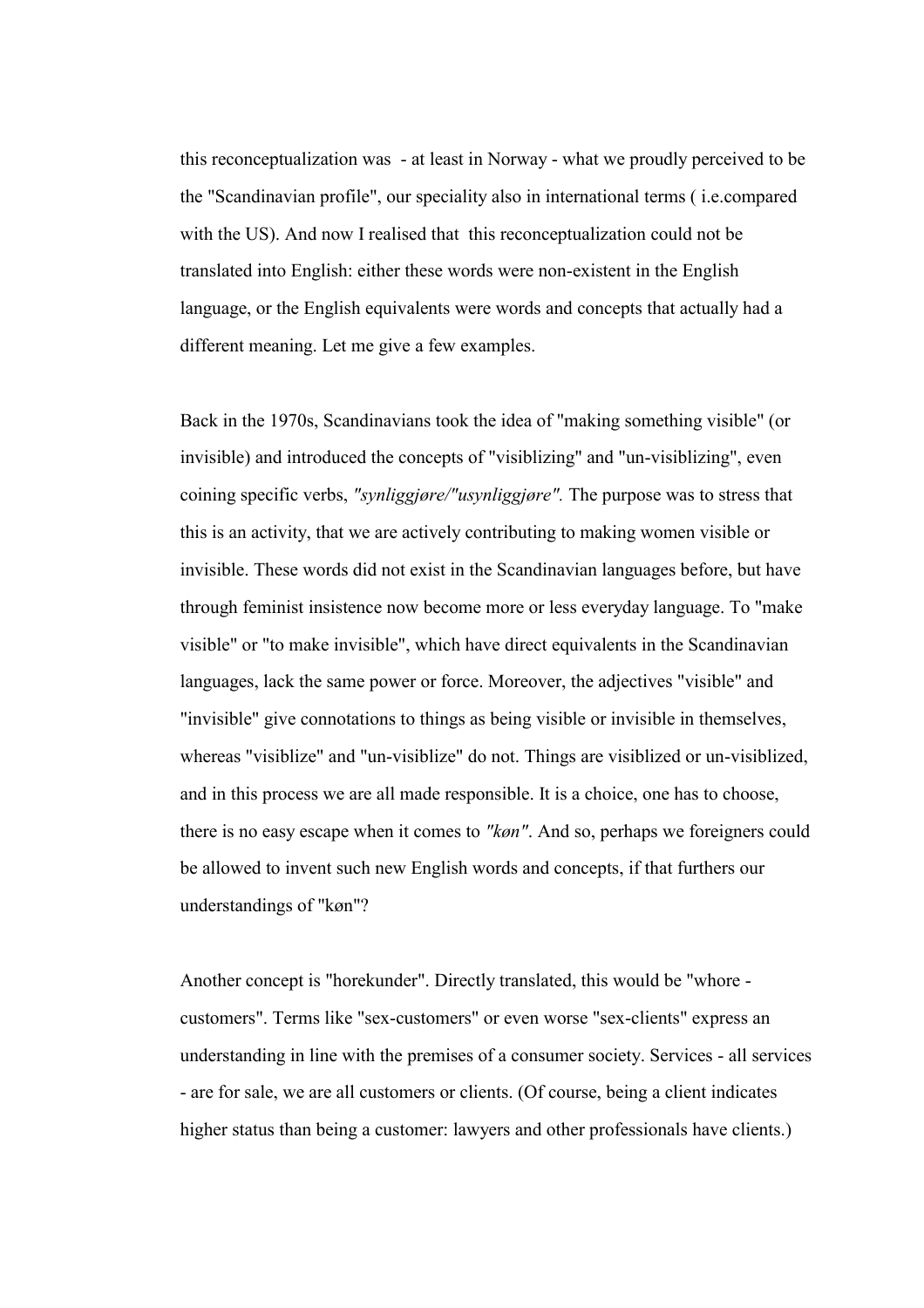But to speak of services for sale is to un-visiblize the totality, the woman, the whore. The customer simply pays for the services, without having to take responsibility for her as a person or what it does to her. By focusing on the "business relation" of services rendered, rather than the whore, one establishes a distance between the service and the whore, and between the customer and the whore. As well as establishing another very important distance: between sexual services and love !

#### Concluding remarks

The reflections here presented might seem contradictory. Understood as reactions and ways of relating to dominance, however, they are in fact cohesive, and they do make sense. I have tried to illustrate how I, in translating a text from Danish into English, was made aware of the dominance of the US feminist position. How that awareness can be furthered, so as to break this mental-monopoly - both within us as (more or less)"others" and within you as (more or less) representatives of this position, is a question of the utmost importance. My own solutions are offered merely as examples of areas we need to explore further. And the strategies which I suggest, on the level of writing as an "other" - establishing one's own position as the general one, inventing English words, visiblizing the "others", etc.- will of course have to be met with corresponding strategies on the publishing level. What can editors and editorial boards do to open up to other realities and other ways of understanding? It is important to visibilize differences for their own sake, but also so as to call into question paradigms and ways of thinking we take for granted. Paradoxically enough, this can also be used to question and position the very paradigm of difference as such. Looking for differences must not prevent us from looking for similarities. Which perspective we should choose: the perspective of